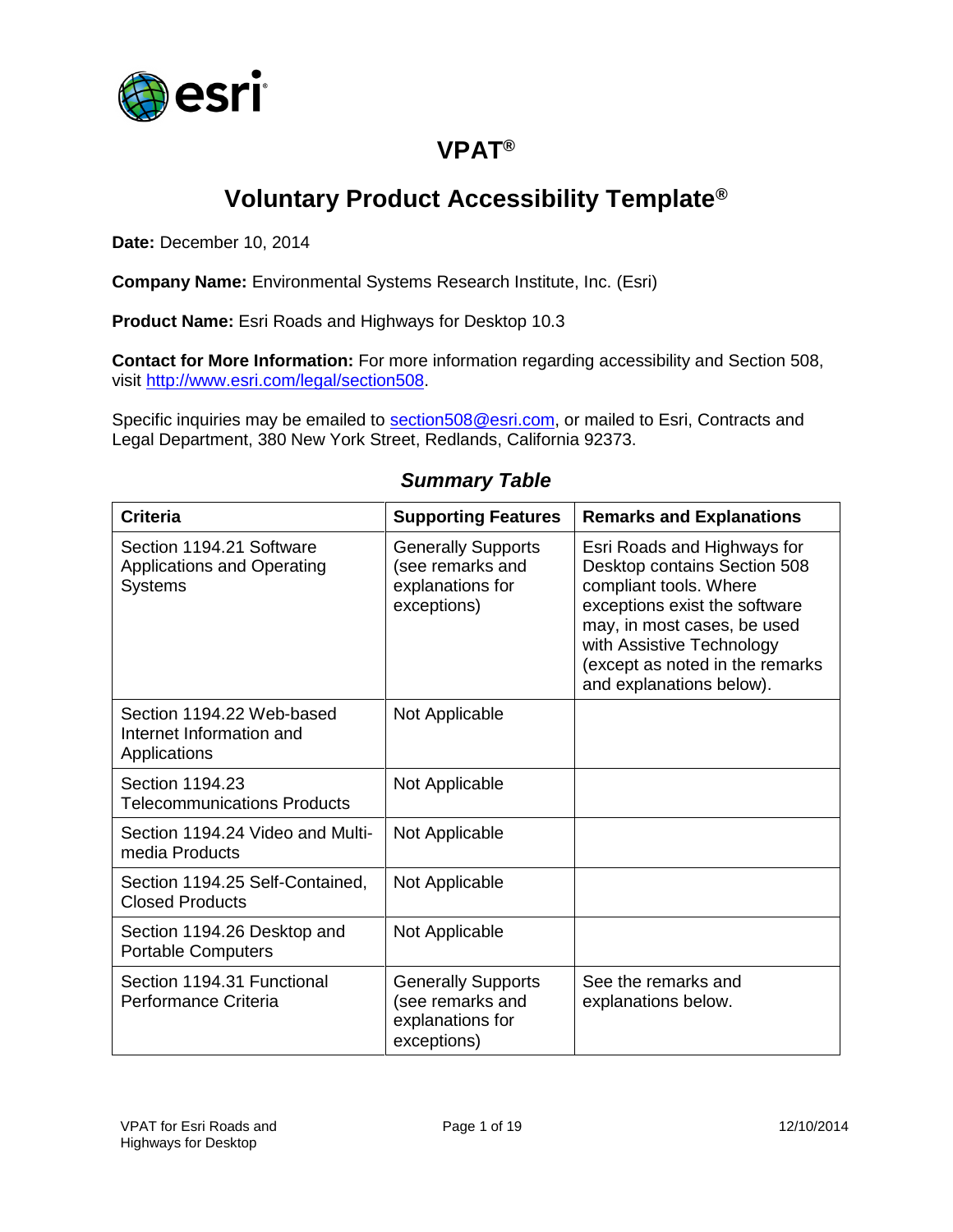| Section 1194.41 Information, | Supports | See the remarks and |
|------------------------------|----------|---------------------|
| Documentation and Support    |          | explanations below. |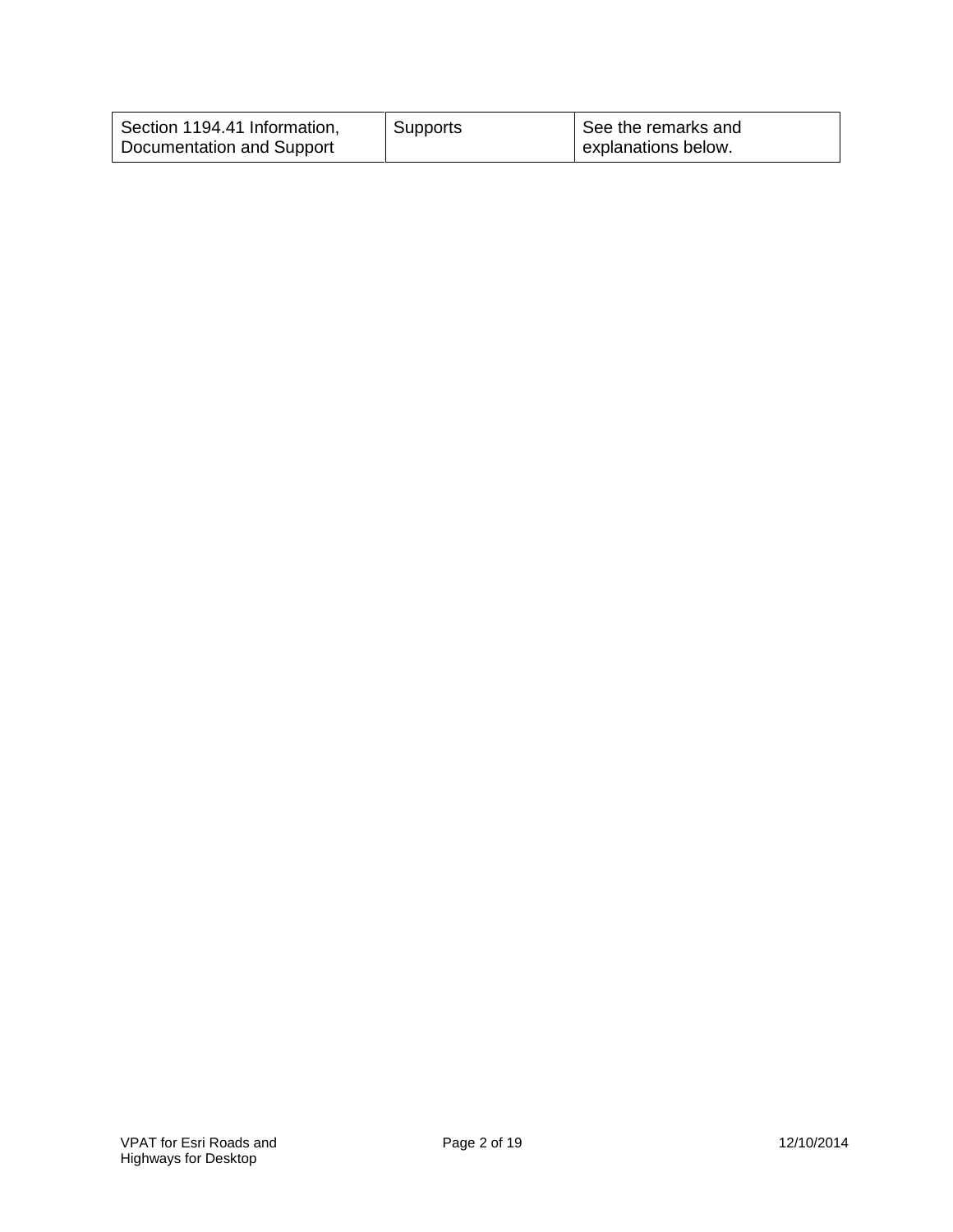| <b>Criteria</b>                                                                                                                                                                                                                                                                                                                                                                                                                                                                                                                                                                                         | <b>Supporting Features</b>     | <b>Remarks and Explanations</b>                                                                                                                                                                                                                                                                                                                                                                                                                                                                                    |
|---------------------------------------------------------------------------------------------------------------------------------------------------------------------------------------------------------------------------------------------------------------------------------------------------------------------------------------------------------------------------------------------------------------------------------------------------------------------------------------------------------------------------------------------------------------------------------------------------------|--------------------------------|--------------------------------------------------------------------------------------------------------------------------------------------------------------------------------------------------------------------------------------------------------------------------------------------------------------------------------------------------------------------------------------------------------------------------------------------------------------------------------------------------------------------|
| (a) When software is designed to<br>run on a system that has a<br>keyboard, product functions shall<br>be executable from a keyboard<br>where the function itself or the<br>result of performing a function<br>can be discerned textually.                                                                                                                                                                                                                                                                                                                                                              | Supports with<br>Exceptions    | Not all dialogs provide access<br>through keyboard equivalent.<br>Some geoprocessing dialogs do<br>not let the user "tab" through the<br>options on the dialogs from the<br>keyboard. The mouse must be<br>used.                                                                                                                                                                                                                                                                                                   |
|                                                                                                                                                                                                                                                                                                                                                                                                                                                                                                                                                                                                         |                                | Note: Keyboard alternatives are<br>required only when the function<br>or the result of performing a<br>function can be represented with<br>words. Esri Roads and<br><b>Highways for Desktop contains</b><br>geographic information system<br>(GIS) technology that captures,<br>manages, and analyzes data<br>through digital maps. Many GIS<br>functions (such as drawing lines<br>on the screen) cannot be<br>represented with words and,<br>therefore, no keyboard<br>equivalent exists for these<br>functions. |
| (b) Applications shall not disrupt<br>or disable activated features of<br>other products that are identified<br>as accessibility features, where<br>those features are developed and<br>documented according to<br>industry standards. Applications<br>also shall not disrupt or disable<br>activated features of any<br>operating system that are<br>identified as accessibility features<br>where the application<br>programming interface for those<br>accessibility features has been<br>documented by the manufacturer<br>of the operating system and is<br>available to the product<br>developer. | <b>Supports</b>                |                                                                                                                                                                                                                                                                                                                                                                                                                                                                                                                    |
| (c) A well-defined on-screen<br>indication of the current focus<br>shall be provided that moves<br>among interactive interface                                                                                                                                                                                                                                                                                                                                                                                                                                                                          | Supports when<br>combined with |                                                                                                                                                                                                                                                                                                                                                                                                                                                                                                                    |

*Section 1194.21 Software Applications and Operating Systems – Detail*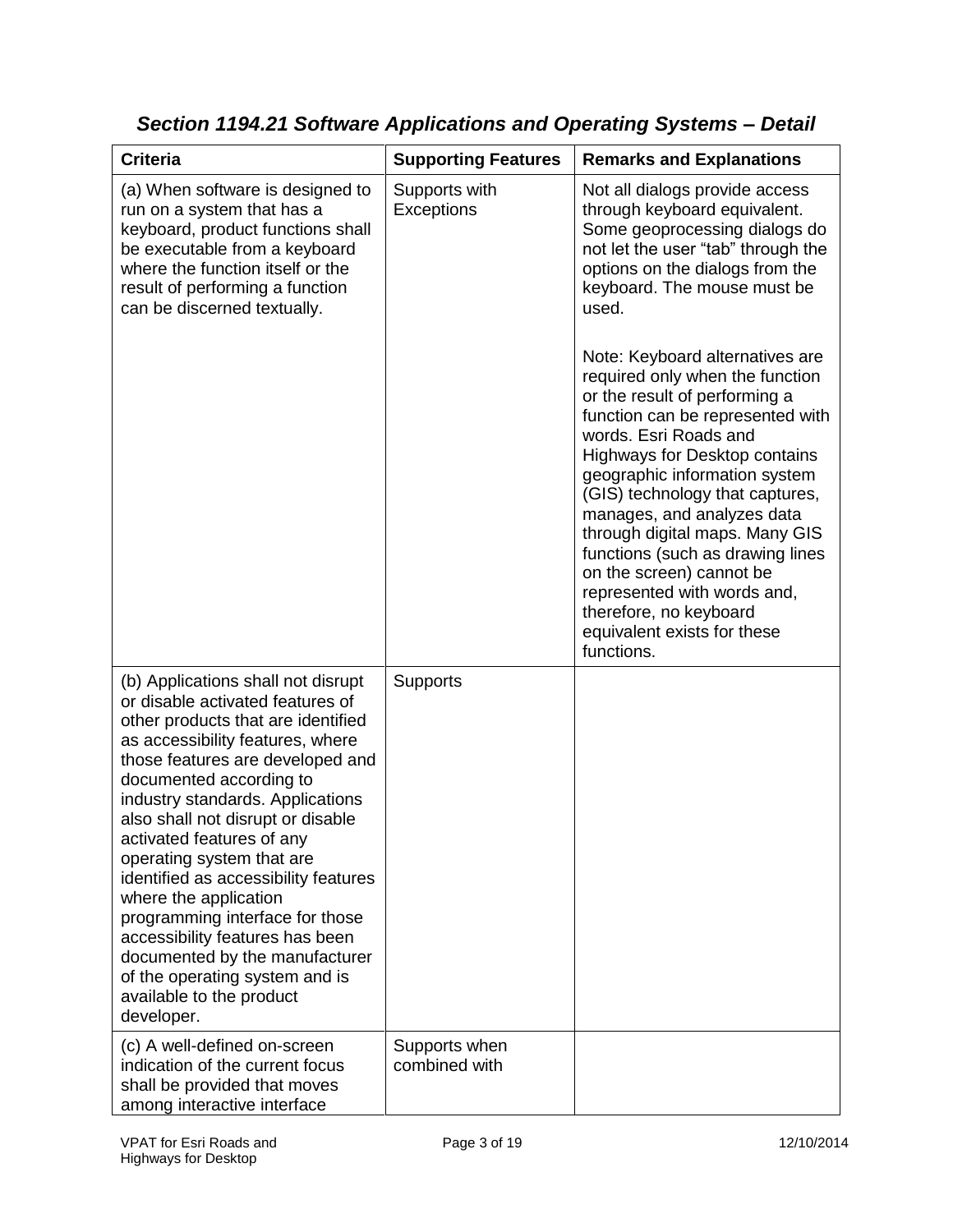| elements as the input focus<br>changes. The focus shall be<br>programmatically exposed so<br>that Assistive Technology can<br>track focus and focus changes.                                                                                                                                               | compatible Assistive<br>Technology |                                                                                                                                                                                                                                                                                                                                                                              |
|------------------------------------------------------------------------------------------------------------------------------------------------------------------------------------------------------------------------------------------------------------------------------------------------------------|------------------------------------|------------------------------------------------------------------------------------------------------------------------------------------------------------------------------------------------------------------------------------------------------------------------------------------------------------------------------------------------------------------------------|
| (d) Sufficient information about a<br>user interface element including<br>the identity, operation and state<br>of the element shall be available<br>to Assistive Technology. When<br>an image represents a program<br>element, the information<br>conveyed by the image must also<br>be available in text. | Supports with<br>Exceptions        | Because of the dynamic and<br>customizable nature of the items<br>in the ArcGIS for Desktop,<br>applications do not provide<br>sufficient information about the<br>user interface elements to be<br>reliably used with some<br>Assistive Technology (e.g.,<br>narrator).                                                                                                     |
| (e) When bitmap images are<br>used to identify controls, status<br>indicators, or other programmatic<br>elements, the meaning assigned<br>to those images shall be<br>consistent throughout an<br>application's performance.                                                                               | <b>Supports</b>                    |                                                                                                                                                                                                                                                                                                                                                                              |
| (f) Textual information shall be<br>provided through operating<br>system functions for displaying<br>text. The minimum information<br>that shall be made available is<br>text content, text input caret<br>location, and text attributes.                                                                  | <b>Supports</b>                    |                                                                                                                                                                                                                                                                                                                                                                              |
| (g) Applications shall not override<br>user selected contrast and color<br>selections and other individual<br>display attributes.                                                                                                                                                                          | Supports with<br>Exceptions        | The Tables environment of the<br>Esri Roads and Highways for<br>Desktop does not use the<br>system settings for font<br>properties. However, the font<br>used in the Tables environment<br>can be reset from within the<br>application itself.<br>The color of Map Tips text<br>cannot be changed via global<br>setting or through application<br>setting and remains black. |
| (h) When animation is displayed,<br>the information shall be<br>displayable in at least one non-<br>animated presentation mode at<br>the option of the user.                                                                                                                                               | <b>Supports</b>                    |                                                                                                                                                                                                                                                                                                                                                                              |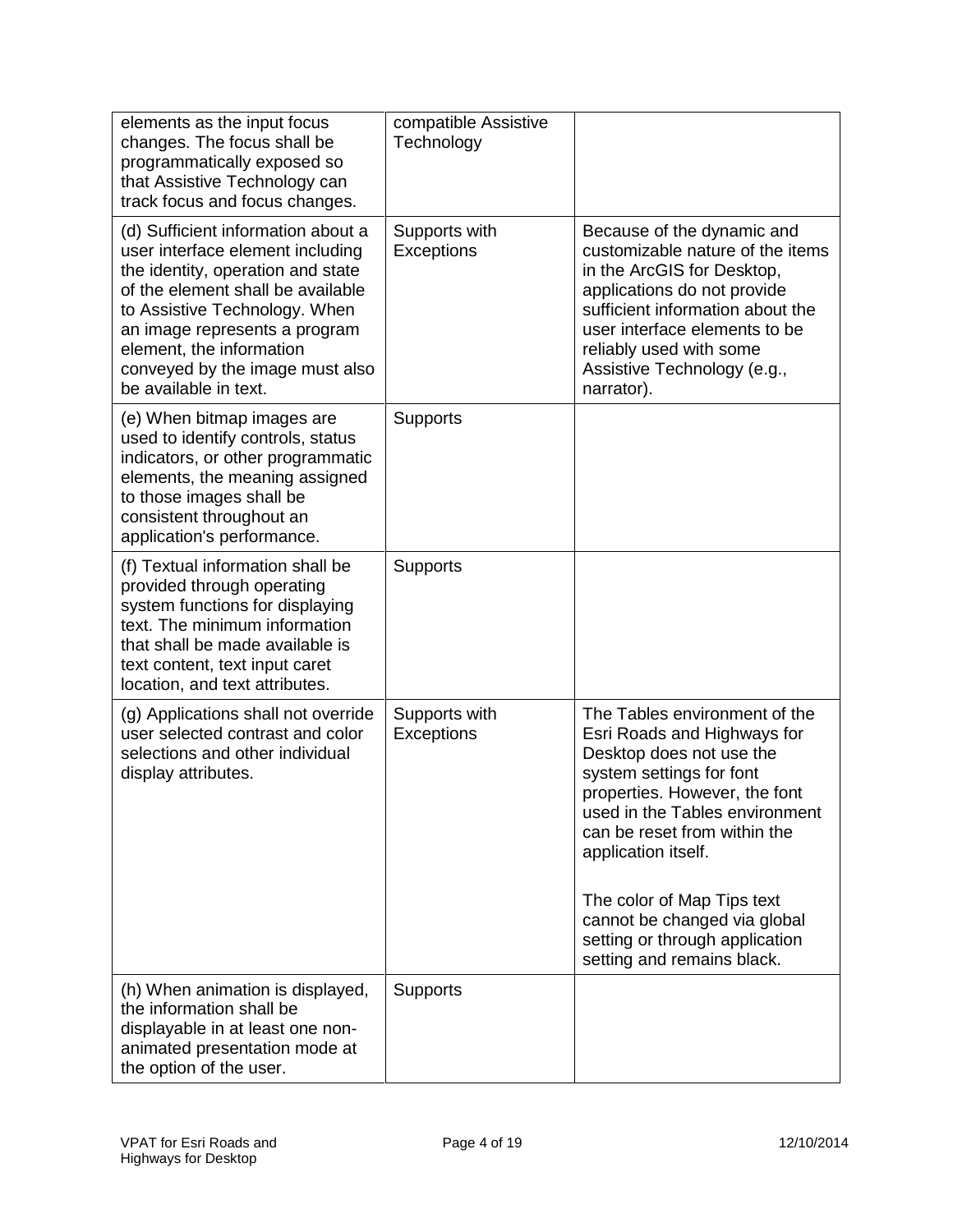| (i) Color coding shall not be used<br>as the only means of conveying<br>information, indicating an action,<br>prompting a response, or<br>distinguishing a visual element.                                                                                          | <b>Supports</b> |  |
|---------------------------------------------------------------------------------------------------------------------------------------------------------------------------------------------------------------------------------------------------------------------|-----------------|--|
| (j) When a product permits a user<br>to adjust color and contrast<br>settings, a variety of color<br>selections capable of producing a<br>range of contrast levels shall be<br>provided.                                                                            | <b>Supports</b> |  |
| (k) Software shall not use<br>flashing or blinking text, objects,<br>or other elements having a flash<br>or blink frequency greater than 2<br>Hz and lower than 55 Hz.                                                                                              | <b>Supports</b> |  |
| (I) When electronic forms are<br>used, the form shall allow people<br>using Assistive Technology to<br>access the information, field<br>elements, and functionality<br>required for completion and<br>submission of the form, including<br>all directions and cues. | <b>Supports</b> |  |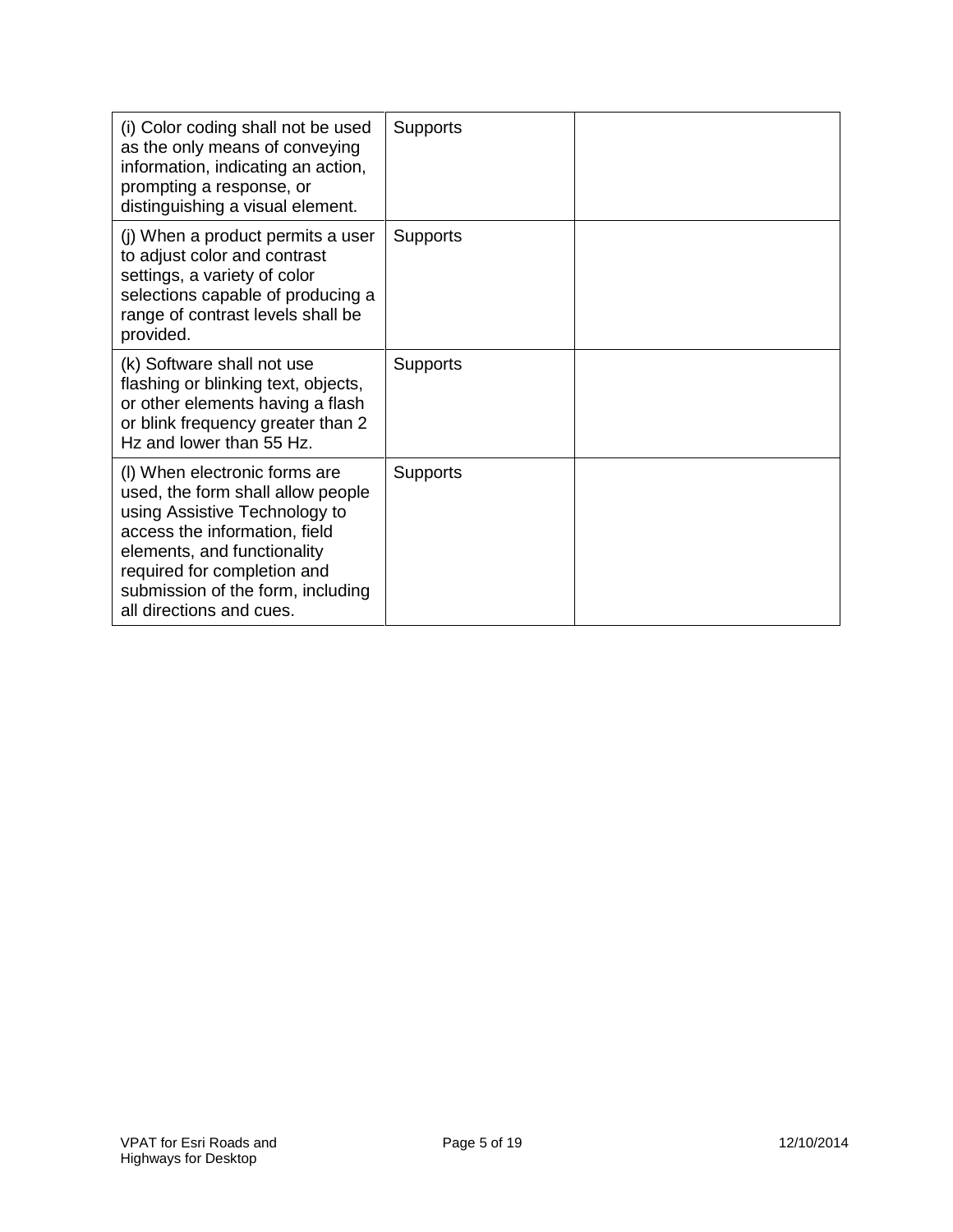| <b>Criteria</b>                                                                                                                                                              | <b>Supporting Features</b> | <b>Remarks and Explanations</b> |
|------------------------------------------------------------------------------------------------------------------------------------------------------------------------------|----------------------------|---------------------------------|
| (a) A text equivalent for every<br>non-text element shall be<br>provided (e.g., via "alt",<br>"longdesc", or in element<br>content).                                         | Not Applicable             |                                 |
| (b) Equivalent alternatives for any<br>multimedia presentation shall be<br>synchronized with the<br>presentation.                                                            | Not Applicable             |                                 |
| (c) Web pages shall be designed<br>so that all information conveyed<br>with color is also available<br>without color, for example from<br>context or markup.                 | Not Applicable             |                                 |
| (d) Documents shall be<br>organized so they are readable<br>without requiring an associated<br>style sheet.                                                                  | Not Applicable             |                                 |
| (e) Redundant text links shall be<br>provided for each active region of<br>a server-side image map.                                                                          | Not Applicable             |                                 |
| (f) Client-side image maps shall<br>be provided instead of server-<br>side image maps except where<br>the regions cannot be defined<br>with an available geometric<br>shape. | Not Applicable             |                                 |
| (g) Row and column headers<br>shall be identified for data tables.                                                                                                           | Not Applicable             |                                 |
| (h) Markup shall be used to<br>associate data cells and header<br>cells for data tables that have two<br>or more logical levels of row or<br>column headers.                 | Not Applicable             |                                 |
| (i) Frames shall be titled with text<br>that facilitates frame identification<br>and navigation.                                                                             | Not Applicable             |                                 |
| (j) Pages shall be designed to<br>avoid causing the screen to<br>flicker with a frequency greater<br>than 2 Hz and lower than 55 Hz.                                         | Not Applicable             |                                 |

*Section 1194.22 Web-based Internet Information and Applications – Detail*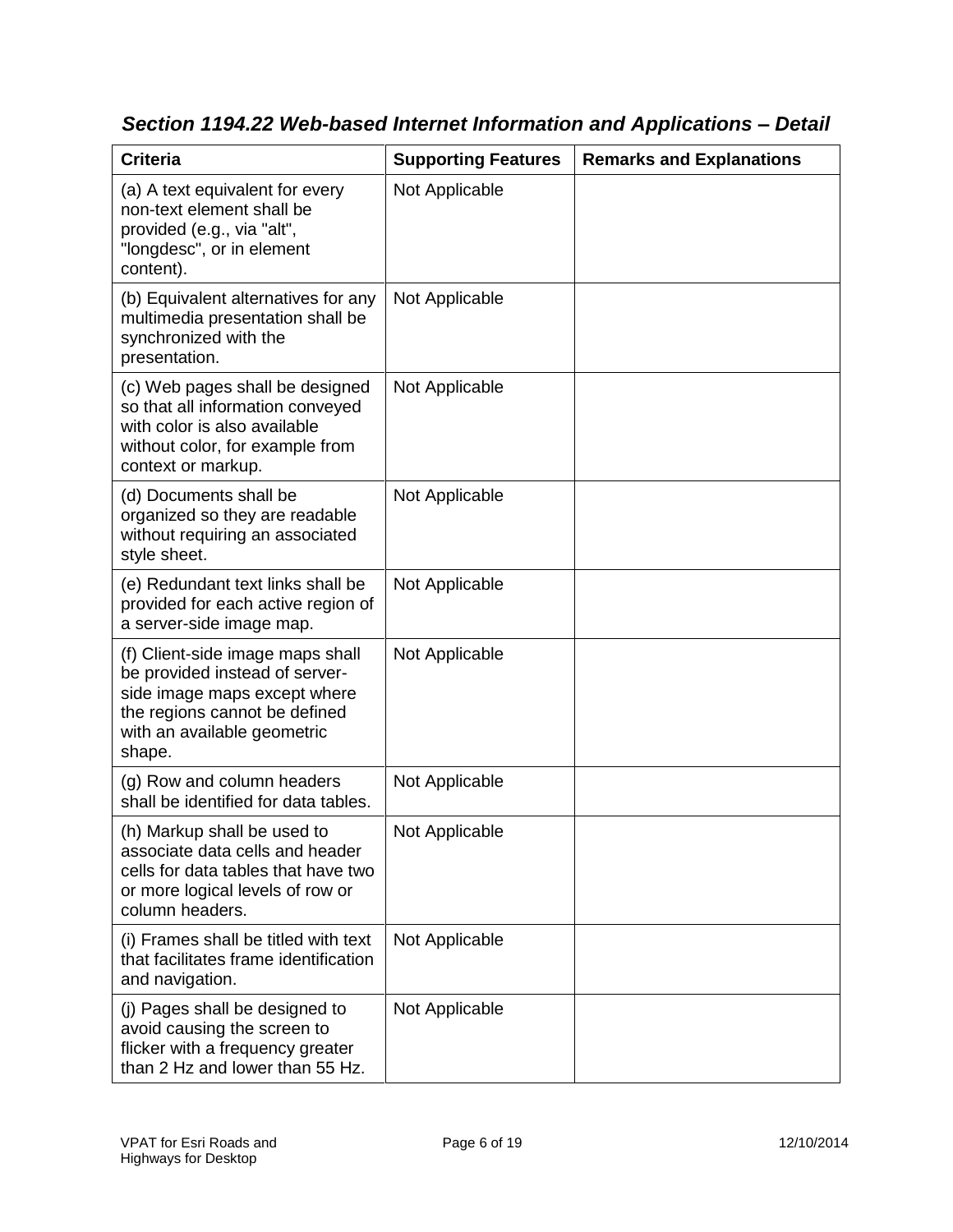| (k) A text-only page, with<br>equivalent information or<br>functionality, shall be provided to<br>make a web site comply with the<br>provisions of this part, when<br>compliance cannot be<br>accomplished in any other way.<br>The content of the text-only page<br>shall be updated whenever the<br>primary page changes. | Not Applicable |  |
|-----------------------------------------------------------------------------------------------------------------------------------------------------------------------------------------------------------------------------------------------------------------------------------------------------------------------------|----------------|--|
| (I) When pages utilize scripting<br>languages to display content, or<br>to create interface elements, the<br>information provided by the script<br>shall be identified with functional<br>text that can be read by Assistive<br>Technology.                                                                                 | Not Applicable |  |
| (m) When a web page requires<br>that an applet, plug-in or other<br>application be present on the<br>client system to interpret page<br>content, the page must provide a<br>link to a plug-in or applet that<br>complies with §1194.21(a)<br>through (I).                                                                   | Not Applicable |  |
| (n) When electronic forms are<br>designed to be completed on-<br>line, the form shall allow people<br>using Assistive Technology to<br>access the information, field<br>elements, and functionality<br>required for completion and<br>submission of the form, including<br>all directions and cues.                         | Not Applicable |  |
| (o) A method shall be provided<br>that permits users to skip<br>repetitive navigation links.                                                                                                                                                                                                                                | Not Applicable |  |
| (p) When a timed response is<br>required, the user shall be alerted<br>and given sufficient time to<br>indicate more time is required.                                                                                                                                                                                      | Not Applicable |  |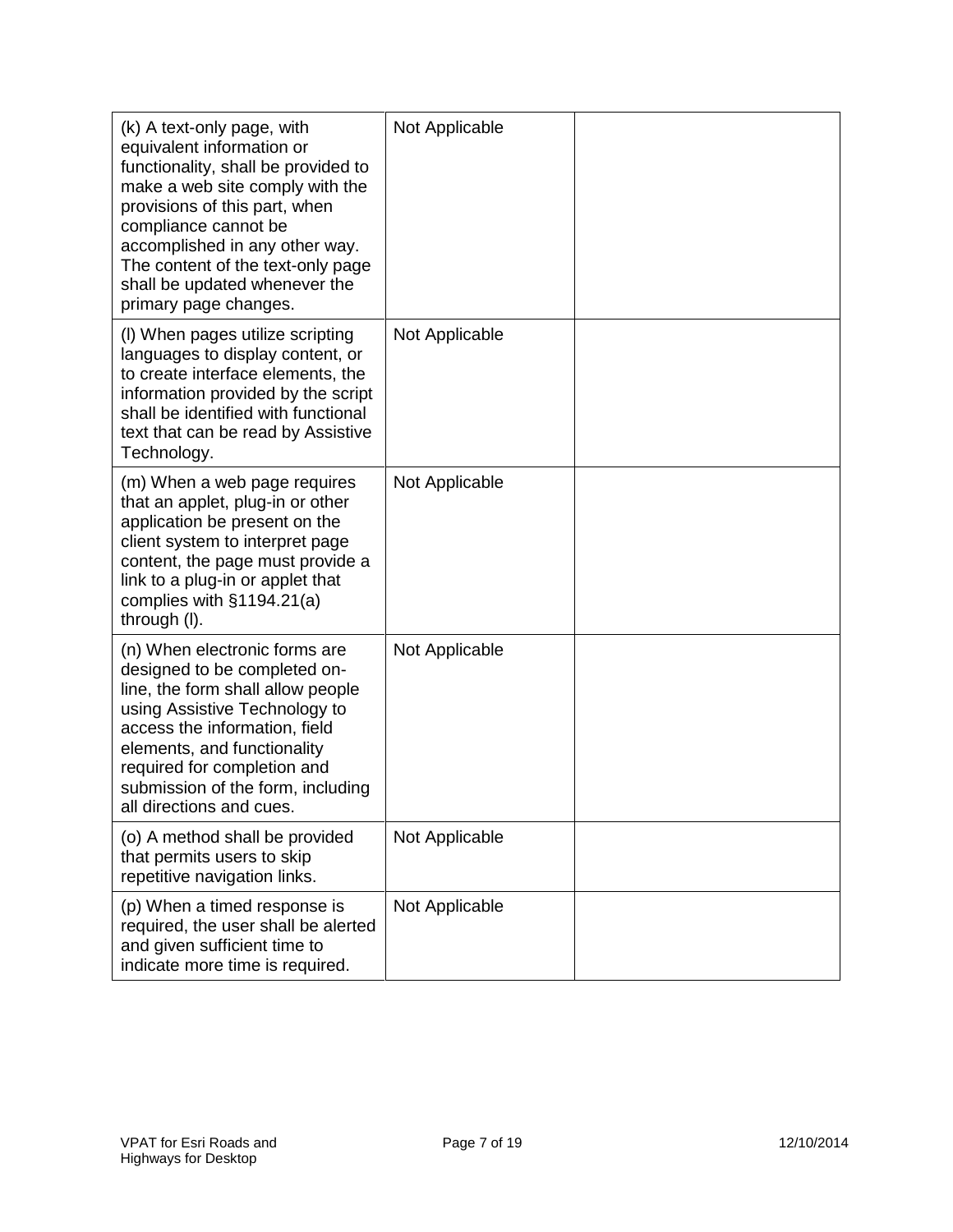| <b>Criteria</b>                                                                                                                                                                                                                                                                                                                                                       | <b>Supporting Features</b> | <b>Remarks and Explanations</b> |
|-----------------------------------------------------------------------------------------------------------------------------------------------------------------------------------------------------------------------------------------------------------------------------------------------------------------------------------------------------------------------|----------------------------|---------------------------------|
| (a) Telecommunications products<br>or systems which provide a<br>function allowing voice<br>communication and which do not<br>themselves provide a TTY<br>functionality shall provide a<br>standard non-acoustic<br>connection point for TTYs.<br>Microphones shall be capable of<br>being turned on and off to allow<br>the user to intermix speech with<br>TTY use. | Not Applicable             |                                 |
| (b) Telecommunications products<br>which include voice<br>communication functionality shall<br>support all commonly used cross-<br>manufacturer non-proprietary<br>standard TTY signal protocols.                                                                                                                                                                     | Not Applicable             |                                 |
| (c) Voice mail, auto-attendant,<br>and interactive voice response<br>telecommunications systems<br>shall be usable by TTY users<br>with their TTYs.                                                                                                                                                                                                                   | Not Applicable             |                                 |
| (d) Voice mail, messaging, auto-<br>attendant, and interactive voice<br>response telecommunications<br>systems that require a response<br>from a user within a time interval,<br>shall give an alert when the time<br>interval is about to run out, and<br>shall provide sufficient time for<br>the user to indicate more time is<br>required.                        | Not Applicable             |                                 |
| (e) Where provided, caller<br>identification and similar<br>telecommunications functions<br>shall also be available for users<br>of TTYs, and for users who<br>cannot see displays.                                                                                                                                                                                   | Not Applicable             |                                 |
| (f) For transmitted voice signals,<br>telecommunications products<br>shall provide a gain adjustable up<br>to a minimum of 20 dB. For<br>incremental volume control, at                                                                                                                                                                                               | Not Applicable             |                                 |

### *Section 1194.23 Telecommunications Products – Detail*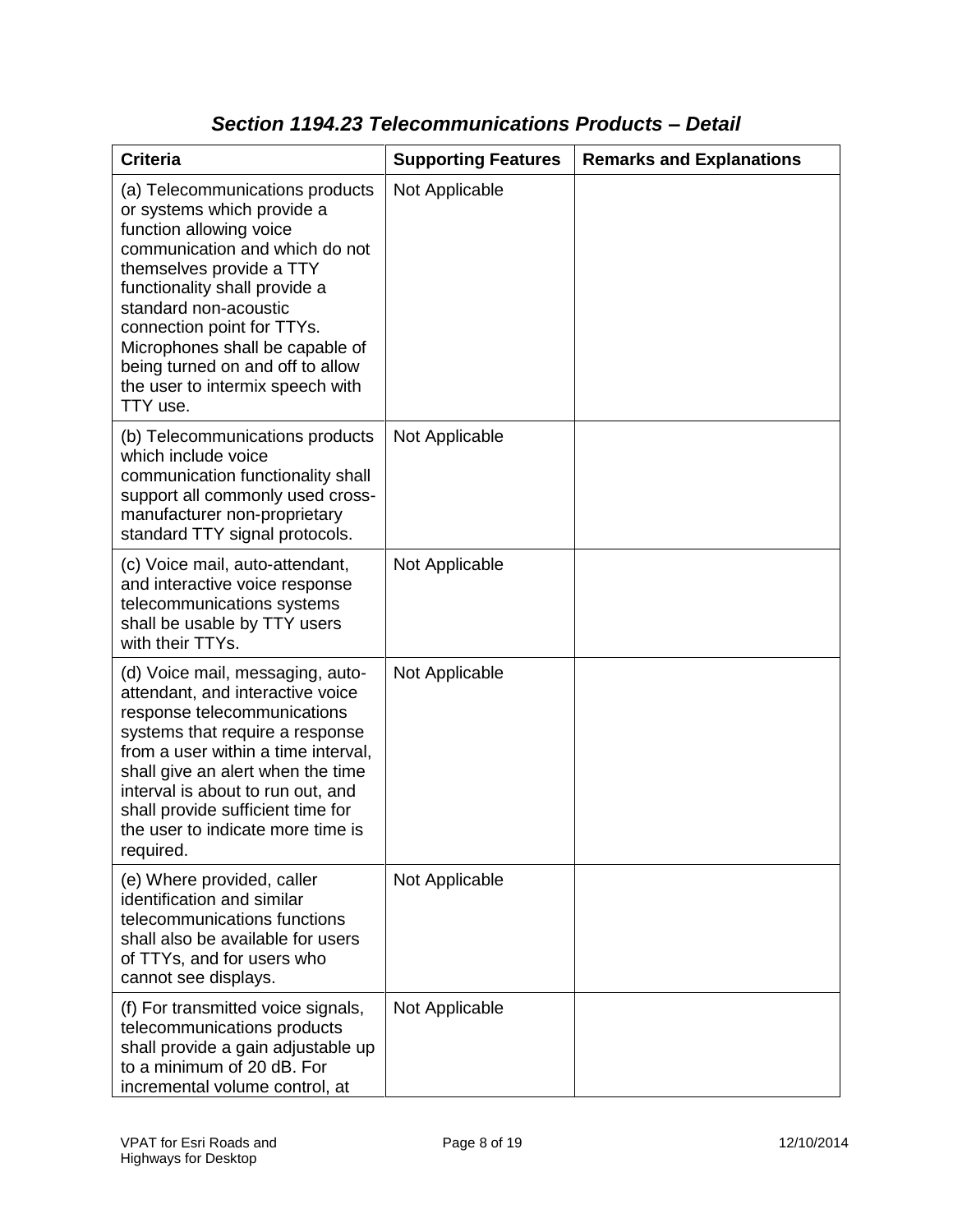| least one intermediate step of 12<br>dB of gain shall be provided.                                                                                                                                                                                                                                                                                                                                                                                                                                                   |                |  |
|----------------------------------------------------------------------------------------------------------------------------------------------------------------------------------------------------------------------------------------------------------------------------------------------------------------------------------------------------------------------------------------------------------------------------------------------------------------------------------------------------------------------|----------------|--|
| (g) If the telecommunications<br>product allows a user to adjust<br>the receive volume, a function<br>shall be provided to automatically<br>reset the volume to the default<br>level after every use.                                                                                                                                                                                                                                                                                                                | Not Applicable |  |
| (h) Where a telecommunications<br>product delivers output by an<br>audio transducer which is<br>normally held up to the ear, a<br>means for effective magnetic<br>wireless coupling to hearing<br>technologies shall be provided.                                                                                                                                                                                                                                                                                    | Not Applicable |  |
| (i) Interference to hearing<br>technologies (including hearing<br>aids, cochlear implants, and<br>assistive listening devices) shall<br>be reduced to the lowest possible<br>level that allows a user of hearing<br>technologies to utilize the<br>telecommunications product.                                                                                                                                                                                                                                       | Not Applicable |  |
| (i) Products that transmit or<br>conduct information or<br>communication, shall pass<br>through cross-manufacturer, non-<br>proprietary, industry-standard<br>codes, translation protocols,<br>formats or other information<br>necessary to provide the<br>information or communication in<br>a usable format. Technologies<br>which use encoding, signal<br>compression, format<br>transformation, or similar<br>techniques shall not remove<br>information needed for access or<br>shall restore it upon delivery. | Not Applicable |  |
| (k)(1) Products which have<br>mechanically operated controls<br>or keys shall comply with the<br>following: Controls and Keys<br>shall be tactilely discernible<br>without activating the controls or<br>keys.                                                                                                                                                                                                                                                                                                       | Not Applicable |  |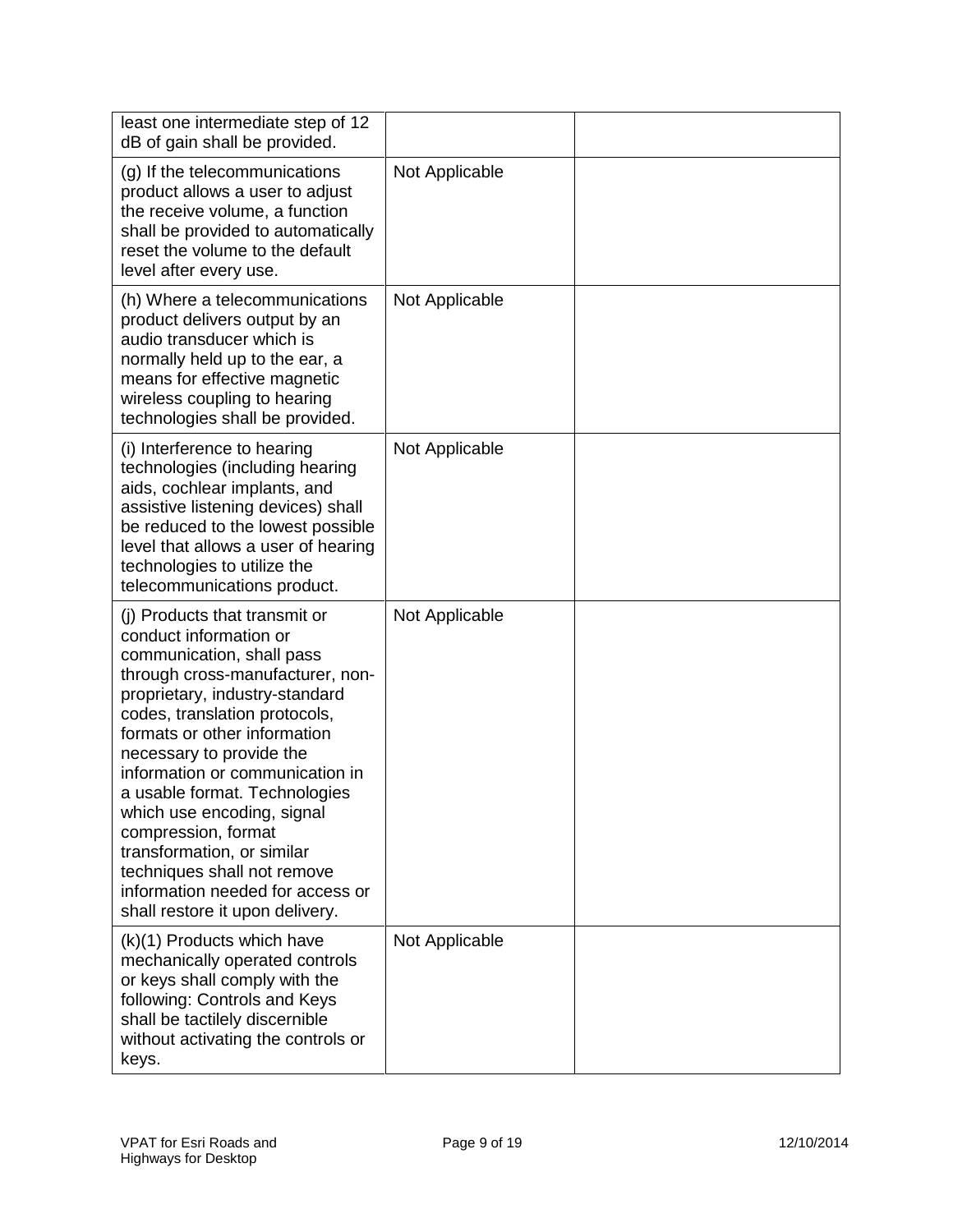| $(k)(2)$ Products which have<br>mechanically operated controls<br>or keys shall comply with the<br>following: Controls and Keys<br>shall be operable with one hand<br>and shall not require tight<br>grasping, pinching, twisting of the<br>wrist. The force required to<br>activate controls and keys shall<br>be 5 lbs. (22.2N) maximum. |                |  |
|--------------------------------------------------------------------------------------------------------------------------------------------------------------------------------------------------------------------------------------------------------------------------------------------------------------------------------------------|----------------|--|
| (k)(3) Products which have<br>mechanically operated controls<br>or keys shall comply with the<br>following: If key repeat is<br>supported, the delay before<br>repeat shall be adjustable to at<br>least 2 seconds. Key repeat rate<br>shall be adjustable to 2 seconds<br>per character.                                                  | Not Applicable |  |
| $(k)(4)$ Products which have<br>mechanically operated controls<br>or keys shall comply with the<br>following: The status of all locking<br>or toggle controls or keys shall be<br>visually discernible, and<br>discernible either through touch<br>or sound.                                                                               | Not Applicable |  |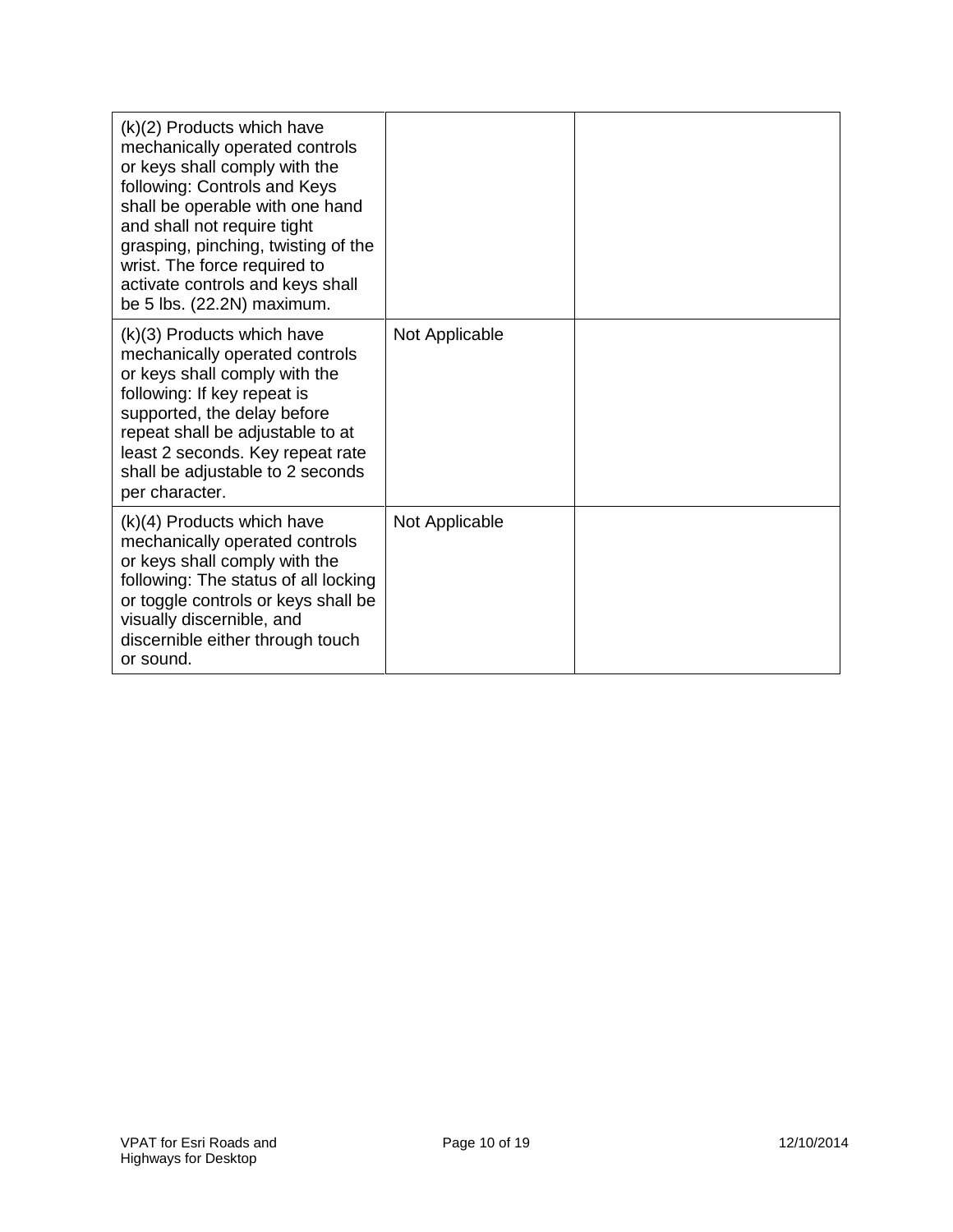| <b>Criteria</b>                                                                                                                                                                                                                                                                                                                                                                                                                                                                                                                                                                                                                                                                                                                                                                                                                                                                                                                                                           | <b>Supporting Features</b> | <b>Remarks and Explanations</b> |
|---------------------------------------------------------------------------------------------------------------------------------------------------------------------------------------------------------------------------------------------------------------------------------------------------------------------------------------------------------------------------------------------------------------------------------------------------------------------------------------------------------------------------------------------------------------------------------------------------------------------------------------------------------------------------------------------------------------------------------------------------------------------------------------------------------------------------------------------------------------------------------------------------------------------------------------------------------------------------|----------------------------|---------------------------------|
| a) All analog television displays<br>13 inches and larger, and<br>computer equipment that<br>includes analog television<br>receiver or display circuitry, shall<br>be equipped with caption<br>decoder circuitry which<br>appropriately receives, decodes,<br>and displays closed captions<br>from broadcast, cable, videotape,<br>and DVD signals. As soon as<br>practicable, but not later than<br>July 1, 2002, widescreen digital<br>television (DTV) displays<br>measuring at least 7.8 inches<br>vertically, DTV sets with<br>conventional displays measuring<br>at least 13 inches vertically, and<br>stand-alone DTV tuners, whether<br>or not they are marketed with<br>display screens, and computer<br>equipment that includes DTV<br>receiver or display circuitry, shall<br>be equipped with caption<br>decoder circuitry which<br>appropriately receives, decodes,<br>and displays closed captions<br>from broadcast, cable, videotape,<br>and DVD signals. | Not Applicable             |                                 |
| (b) Television tuners, including<br>tuner cards for use in computers,<br>shall be equipped with secondary<br>audio program playback circuitry.                                                                                                                                                                                                                                                                                                                                                                                                                                                                                                                                                                                                                                                                                                                                                                                                                            | Not Applicable             |                                 |
| (c) All training and informational<br>video and multimedia productions<br>which support the agency's<br>mission, regardless of format,<br>that contain speech or other<br>audio information necessary for<br>the comprehension of the<br>content, shall be open or closed<br>captioned.                                                                                                                                                                                                                                                                                                                                                                                                                                                                                                                                                                                                                                                                                   | Not Applicable             |                                 |
| (d) All training and informational<br>video and multimedia productions<br>which support the agency's<br>mission, regardless of format,                                                                                                                                                                                                                                                                                                                                                                                                                                                                                                                                                                                                                                                                                                                                                                                                                                    | Not Applicable             |                                 |

### *Section 1194.24 Video and Multi-media Products – Detail*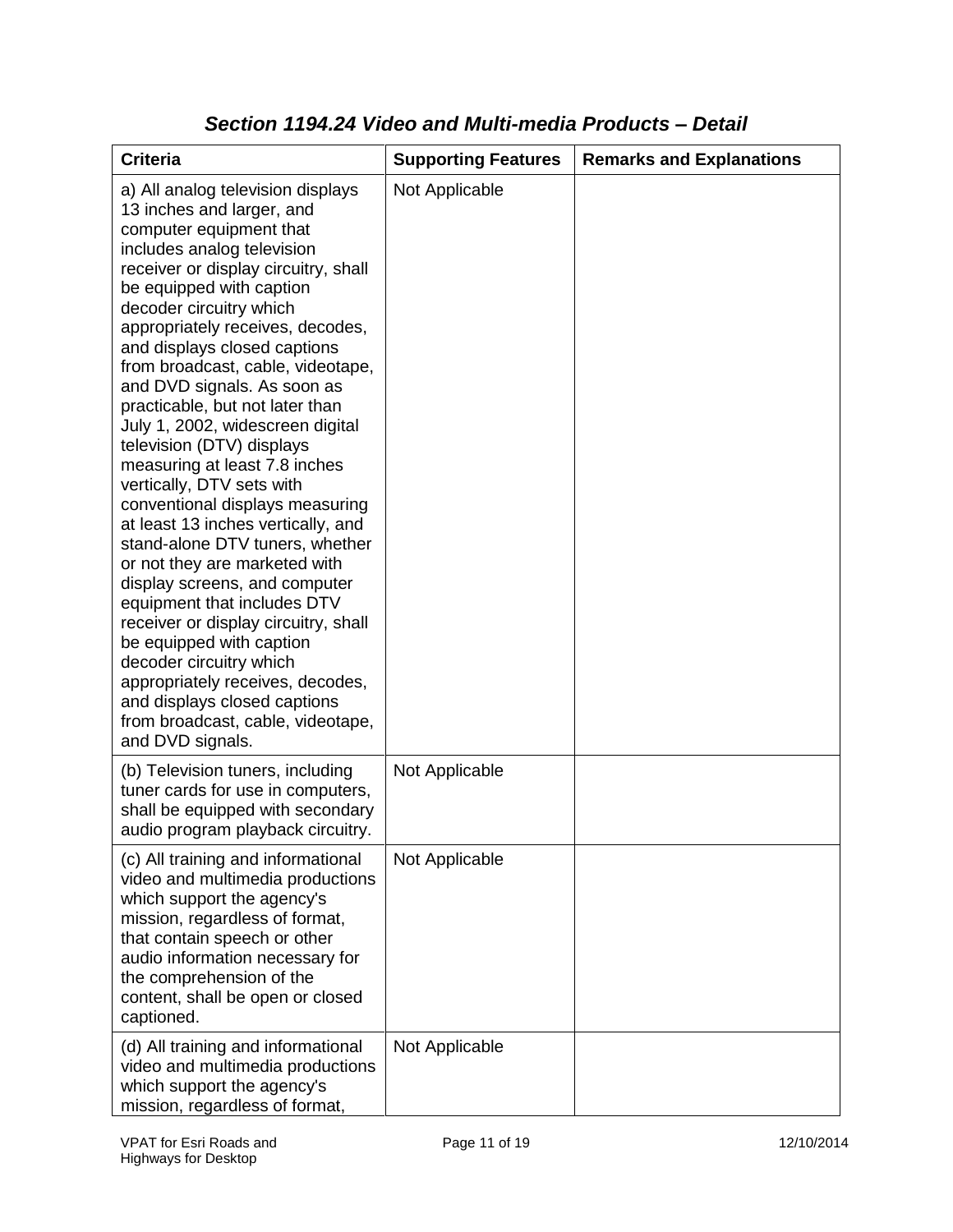| that contain visual information<br>necessary for the comprehension<br>of the content, shall be audio<br>described.                    |                |  |
|---------------------------------------------------------------------------------------------------------------------------------------|----------------|--|
| (e) Display or presentation of<br>alternate text presentation or<br>audio descriptions shall be user-<br>selectable unless permanent. | Not Applicable |  |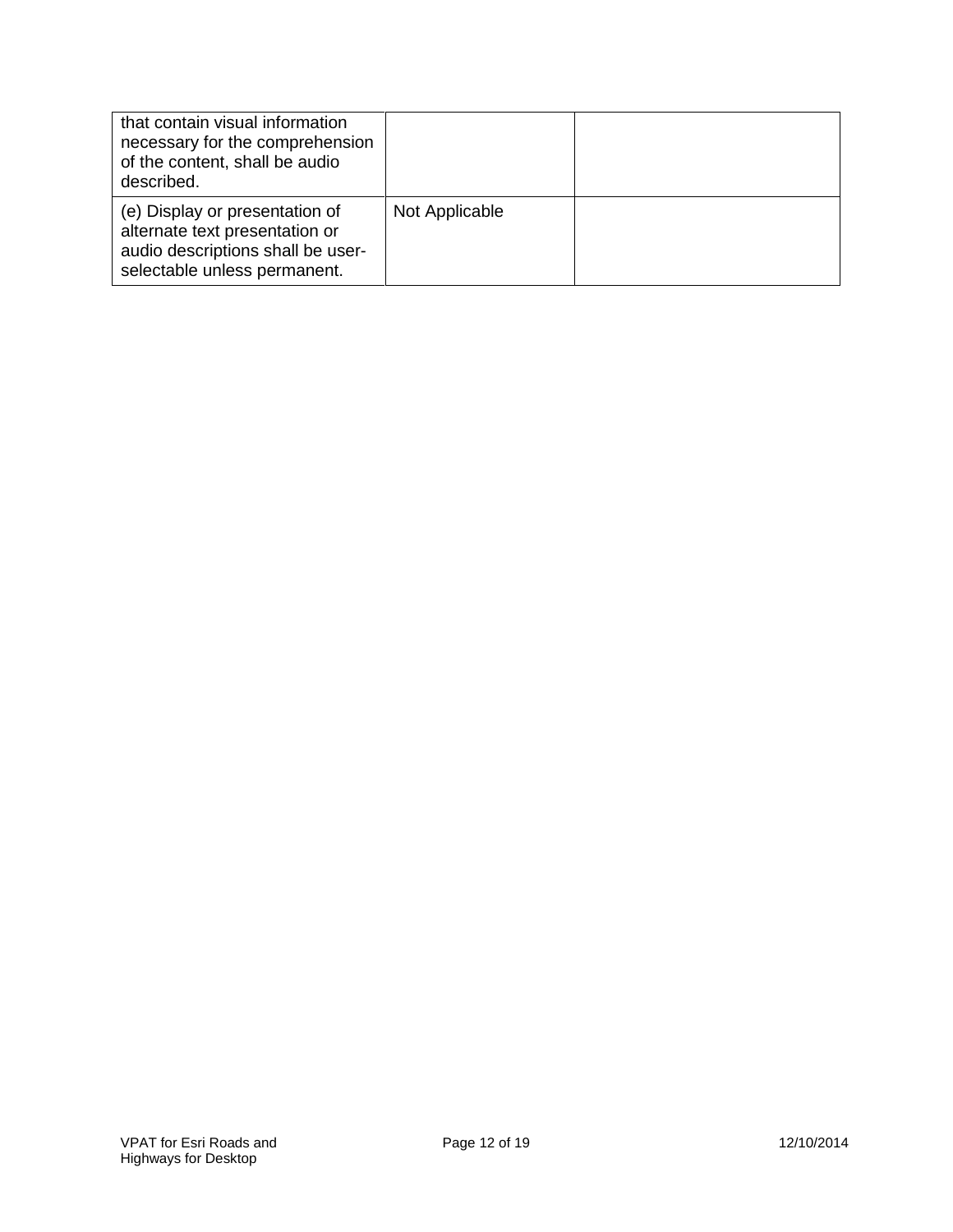## *Section 1194.25 Self-Contained, Closed Products – Detail*

| <b>Criteria</b>                                                                                                                                                                                                                                                                                                                                                                   | <b>Supporting Features</b> | <b>Remarks and Explanations</b> |
|-----------------------------------------------------------------------------------------------------------------------------------------------------------------------------------------------------------------------------------------------------------------------------------------------------------------------------------------------------------------------------------|----------------------------|---------------------------------|
| (a) Self contained products shall<br>be usable by people with<br>disabilities without requiring an<br>end-user to attach Assistive<br>Technology to the product.<br>Personal headsets for private<br>listening are not Assistive<br>Technology.                                                                                                                                   | Not Applicable             |                                 |
| (b) When a timed response is<br>required, the user shall be alerted<br>and given sufficient time to<br>indicate more time is required.                                                                                                                                                                                                                                            | Not Applicable             |                                 |
| (c) Where a product utilizes<br>touchscreens or contact-sensitive<br>controls, an input method shall<br>be provided that complies with<br>§1194.23 (k) (1) through (4).                                                                                                                                                                                                           | Not Applicable             |                                 |
| (d) When biometric forms of user<br>identification or control are used,<br>an alternative form of<br>identification or activation, which<br>does not require the user to<br>possess particular biological<br>characteristics, shall also be<br>provided.                                                                                                                          | Not Applicable             |                                 |
| (e) When products provide<br>auditory output, the audio signal<br>shall be provided at a standard<br>signal level through an industry<br>standard connector that will allow<br>for private listening. The product<br>must provide the ability to<br>interrupt, pause, and restart the<br>audio at any time.                                                                       | Not Applicable             |                                 |
| (f) When products deliver voice<br>output in a public area,<br>incremental volume control shall<br>be provided with output<br>amplification up to a level of at<br>least 65 dB. Where the ambient<br>noise level of the environment is<br>above 45 dB, a volume gain of at<br>least 20 dB above the ambient<br>level shall be user selectable. A<br>function shall be provided to | Not Applicable             |                                 |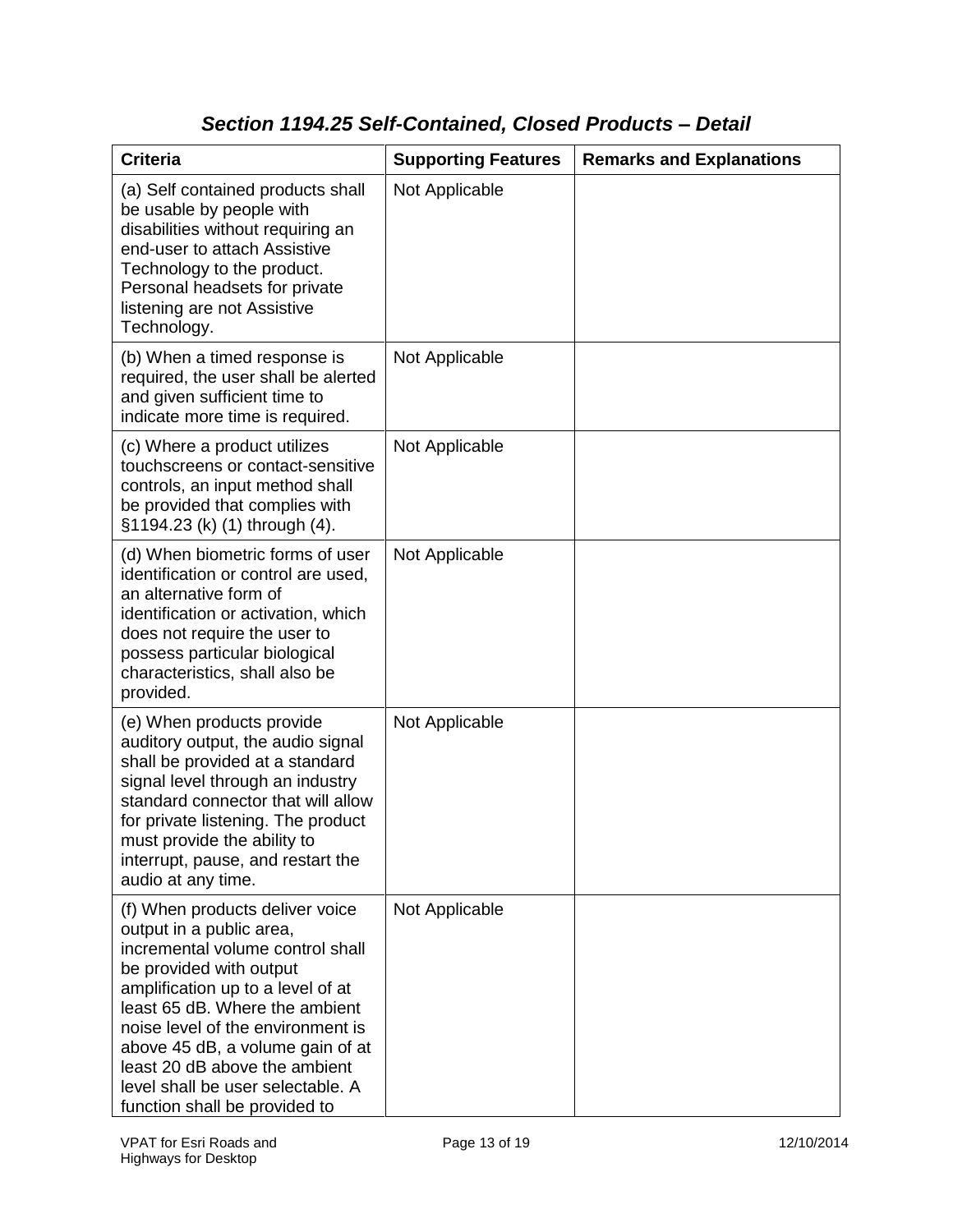| automatically reset the volume to<br>the default level after every use.                                                                                                                                                                                                                                                                                                                                                                                                                                                                                                           |                |  |
|-----------------------------------------------------------------------------------------------------------------------------------------------------------------------------------------------------------------------------------------------------------------------------------------------------------------------------------------------------------------------------------------------------------------------------------------------------------------------------------------------------------------------------------------------------------------------------------|----------------|--|
| (g) Color coding shall not be<br>used as the only means of<br>conveying information, indicating<br>an action, prompting a response,<br>or distinguishing a visual<br>element.                                                                                                                                                                                                                                                                                                                                                                                                     | Not Applicable |  |
| (h) When a product permits a<br>user to adjust color and contrast<br>settings, a range of color<br>selections capable of producing a<br>variety of contrast levels shall be<br>provided.                                                                                                                                                                                                                                                                                                                                                                                          | Not Applicable |  |
| (i) Products shall be designed to<br>avoid causing the screen to<br>flicker with a frequency greater<br>than 2 Hz and lower than 55 Hz.                                                                                                                                                                                                                                                                                                                                                                                                                                           | Not Applicable |  |
| (j) (1) Products which are<br>freestanding, non-portable, and<br>intended to be used in one<br>location and which have operable<br>controls shall comply with the<br>following: The position of any<br>operable control shall be<br>determined with respect to a<br>vertical plane, which is 48 inches<br>in length, centered on the<br>operable control, and at the<br>maximum protrusion of the<br>product within the 48 inch length<br>on products which are<br>freestanding, non-portable, and<br>intended to be used in one<br>location and which have operable<br>controls. | Not Applicable |  |
| $(j)(2)$ Products which are<br>freestanding, non-portable, and<br>intended to be used in one<br>location and which have operable<br>controls shall comply with the<br>following: Where any operable<br>control is 10 inches or less<br>behind the reference plane, the<br>height shall be 54 inches<br>maximum and 15 inches<br>minimum above the floor.                                                                                                                                                                                                                          | Not Applicable |  |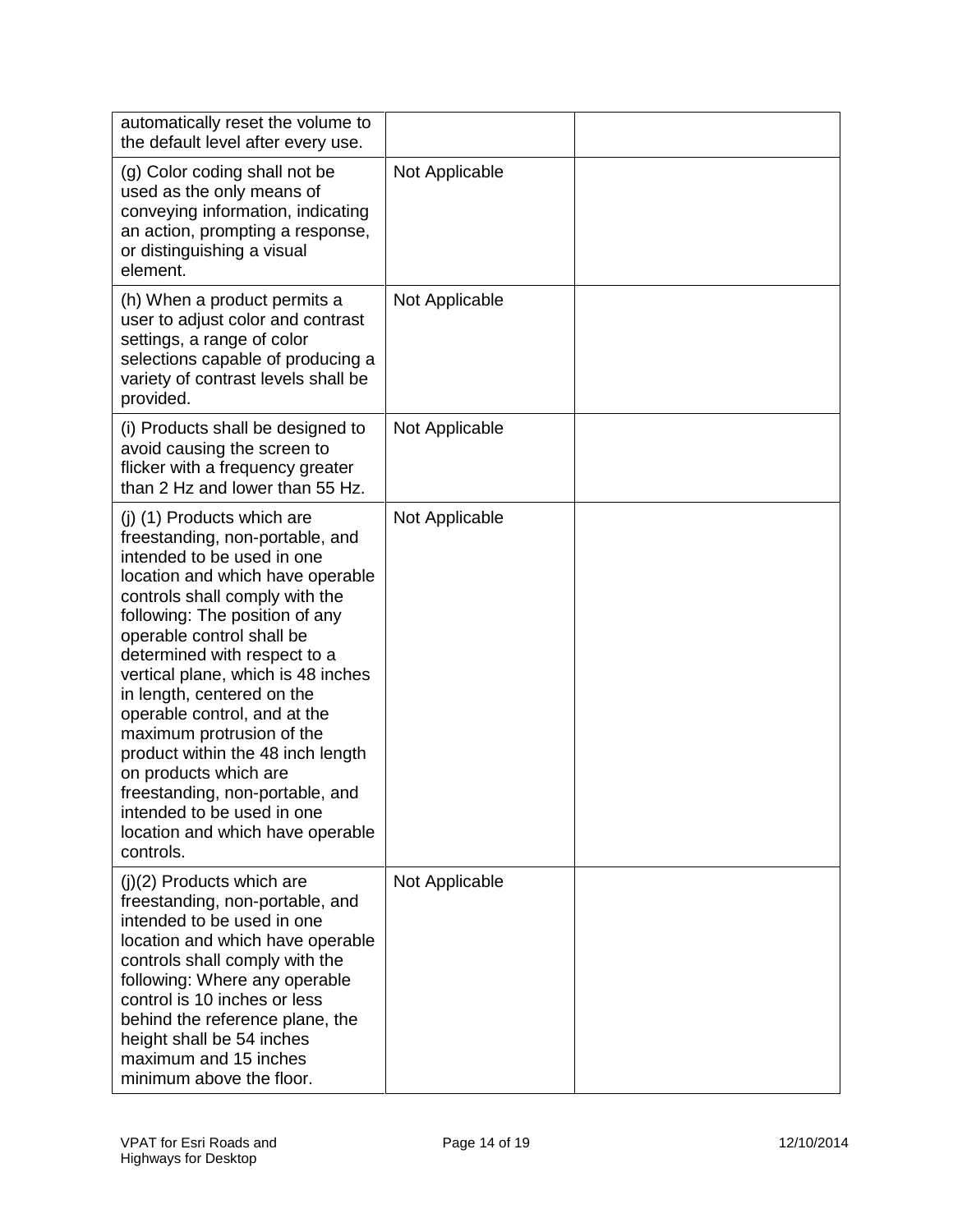| $(i)(3)$ Products which are<br>freestanding, non-portable, and<br>intended to be used in one<br>location and which have operable<br>controls shall comply with the<br>following: Where any operable<br>control is more than 10 inches<br>and not more than 24 inches<br>behind the reference plane, the<br>height shall be 46 inches<br>maximum and 15 inches<br>minimum above the floor. | Not Applicable |  |
|-------------------------------------------------------------------------------------------------------------------------------------------------------------------------------------------------------------------------------------------------------------------------------------------------------------------------------------------------------------------------------------------|----------------|--|
| $(i)(4)$ Products which are<br>freestanding, non-portable, and<br>intended to be used in one<br>location and which have operable<br>controls shall comply with the<br>following: Operable controls shall<br>not be more than 24 inches<br>behind the reference plane.                                                                                                                     | Not Applicable |  |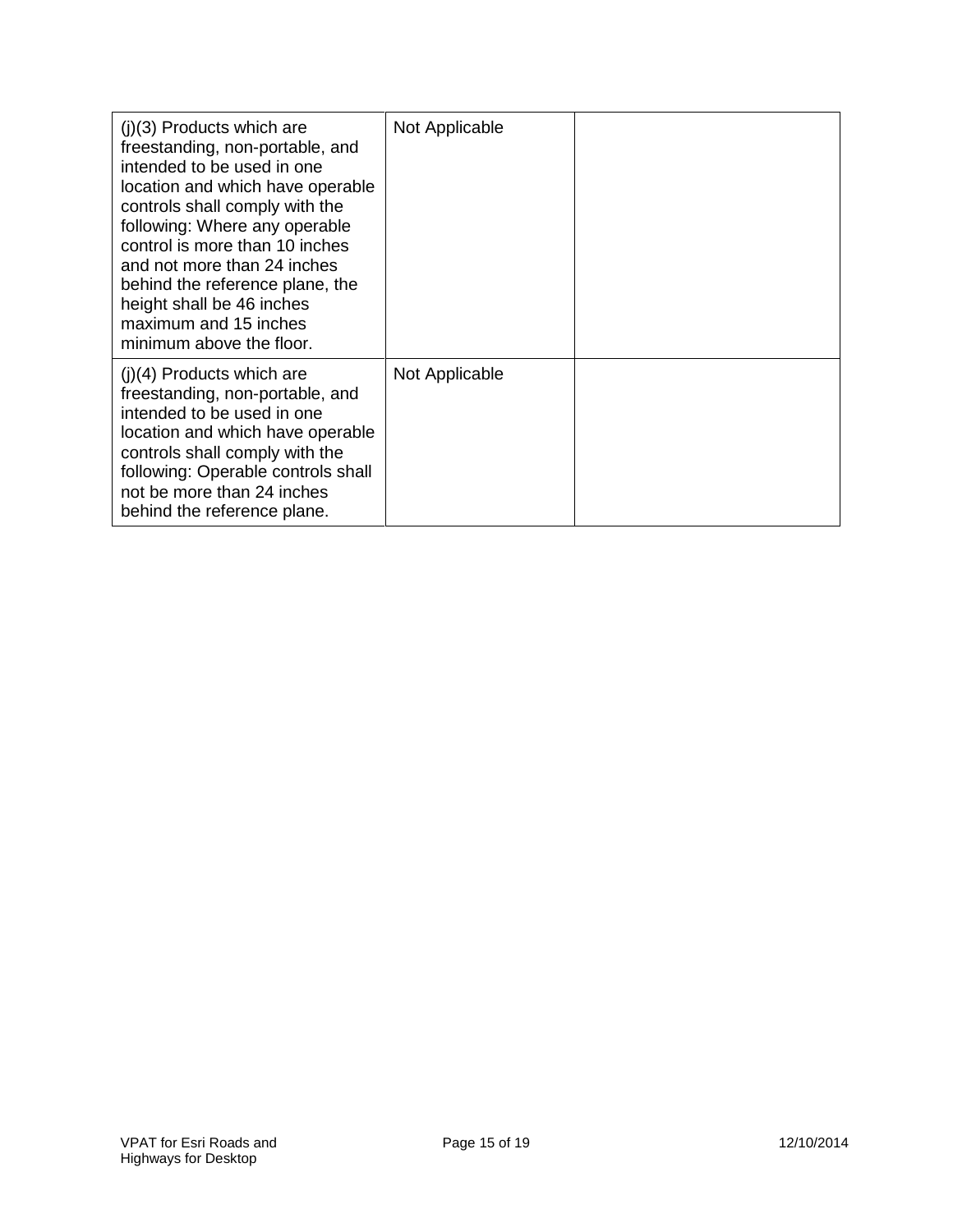| <b>Criteria</b>                                                                                                                                                                                                                                          | <b>Supporting Features</b> | <b>Remarks and Explanations</b> |
|----------------------------------------------------------------------------------------------------------------------------------------------------------------------------------------------------------------------------------------------------------|----------------------------|---------------------------------|
| (a) All mechanically operated<br>controls and keys shall comply<br>with §1194.23 (k) (1) through (4).                                                                                                                                                    | Not Applicable             |                                 |
| (b) If a product utilizes<br>touchscreens or touch-operated<br>controls, an input method shall<br>be provided that complies with<br>§1194.23 (k) (1) through (4).                                                                                        | Not Applicable             |                                 |
| (c) When biometric forms of user<br>identification or control are used,<br>an alternative form of<br>identification or activation, which<br>does not require the user to<br>possess particular biological<br>characteristics, shall also be<br>provided. | Not Applicable             |                                 |
| (d) Where provided, at least one<br>of each type of expansion slots,<br>ports and connectors shall<br>comply with publicly available<br>industry standards.                                                                                              | Not Applicable             |                                 |

## *Section 1194.26 Desktop and Portable Computers – Detail*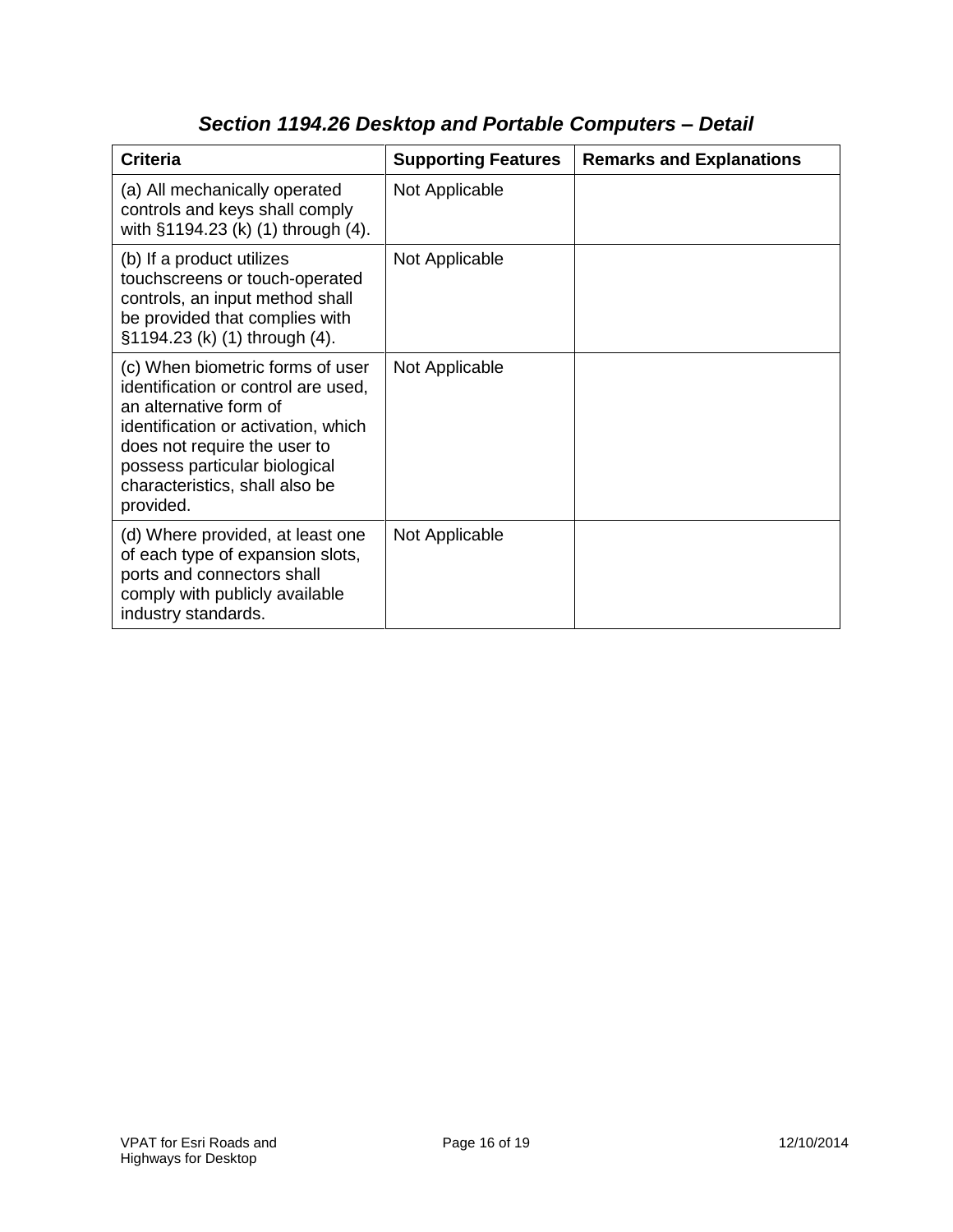| <b>Criteria</b>                                                                                                                                                                                                                                                                                                                        | <b>Supporting Features</b>                                           | <b>Remarks and Explanations</b>                                                                                                                                                                                                                                                    |
|----------------------------------------------------------------------------------------------------------------------------------------------------------------------------------------------------------------------------------------------------------------------------------------------------------------------------------------|----------------------------------------------------------------------|------------------------------------------------------------------------------------------------------------------------------------------------------------------------------------------------------------------------------------------------------------------------------------|
| (a) At least one mode of<br>operation and information<br>retrieval that does not require<br>user vision shall be provided, or<br>support for Assistive Technology<br>used by people who are blind or<br>visually impaired shall be<br>provided.                                                                                        | Supports when<br>combined with<br>compatible Assistive<br>Technology | Esri Roads and Highways for<br>Desktop may be used with<br>Assistive Technology, however,<br>some aspects of a geographic<br>information system (GIS) or a<br>digital map are inherently<br>visual/graphical and cannot be<br>adequately represented with<br>Assistive Technology. |
| (b) At least one mode of<br>operation and information<br>retrieval that does not require<br>visual acuity greater than 20/70<br>shall be provided in audio and<br>enlarged print output working<br>together or independently, or<br>support for Assistive Technology<br>used by people who are visually<br>impaired shall be provided. | Supports when<br>combined with<br>compatible Assistive<br>Technology | Esri Roads and Highways for<br>Desktop may be used with<br>Assistive Technology, however,<br>some aspects of a geographic<br>information system (GIS) or a<br>digital map are inherently<br>visual/graphical and cannot be<br>adequately represented with<br>Assistive Technology. |
| (c) At least one mode of<br>operation and information<br>retrieval that does not require<br>user hearing shall be provided, or<br>support for Assistive Technology<br>used by people who are deaf or<br>hard of hearing shall be provided.                                                                                             | <b>Supports</b>                                                      | There is no reliance on hearing<br>to operate.                                                                                                                                                                                                                                     |
| (d) Where audio information is<br>important for the use of a<br>product, at least one mode of<br>operation and information<br>retrieval shall be provided in an<br>enhanced auditory fashion, or<br>support for assistive hearing<br>devices shall be provided.                                                                        | Not Applicable                                                       | There is no reliance on hearing<br>to operate.                                                                                                                                                                                                                                     |
| (e) At least one mode of<br>operation and information<br>retrieval that does not require<br>user speech shall be provided, or<br>support for Assistive Technology<br>used by people with disabilities<br>shall be provided.                                                                                                            | Supports                                                             | There is no reliance on speech<br>to operate.                                                                                                                                                                                                                                      |
| (f) At least one mode of operation<br>and information retrieval that<br>does not require fine motor<br>control or simultaneous actions                                                                                                                                                                                                 | <b>Supports</b>                                                      | Operation and information<br>retrieval is dependent on<br>operating system settings and<br>configurations. The software                                                                                                                                                            |

*Section 1194.31 Functional Performance Criteria – Detail*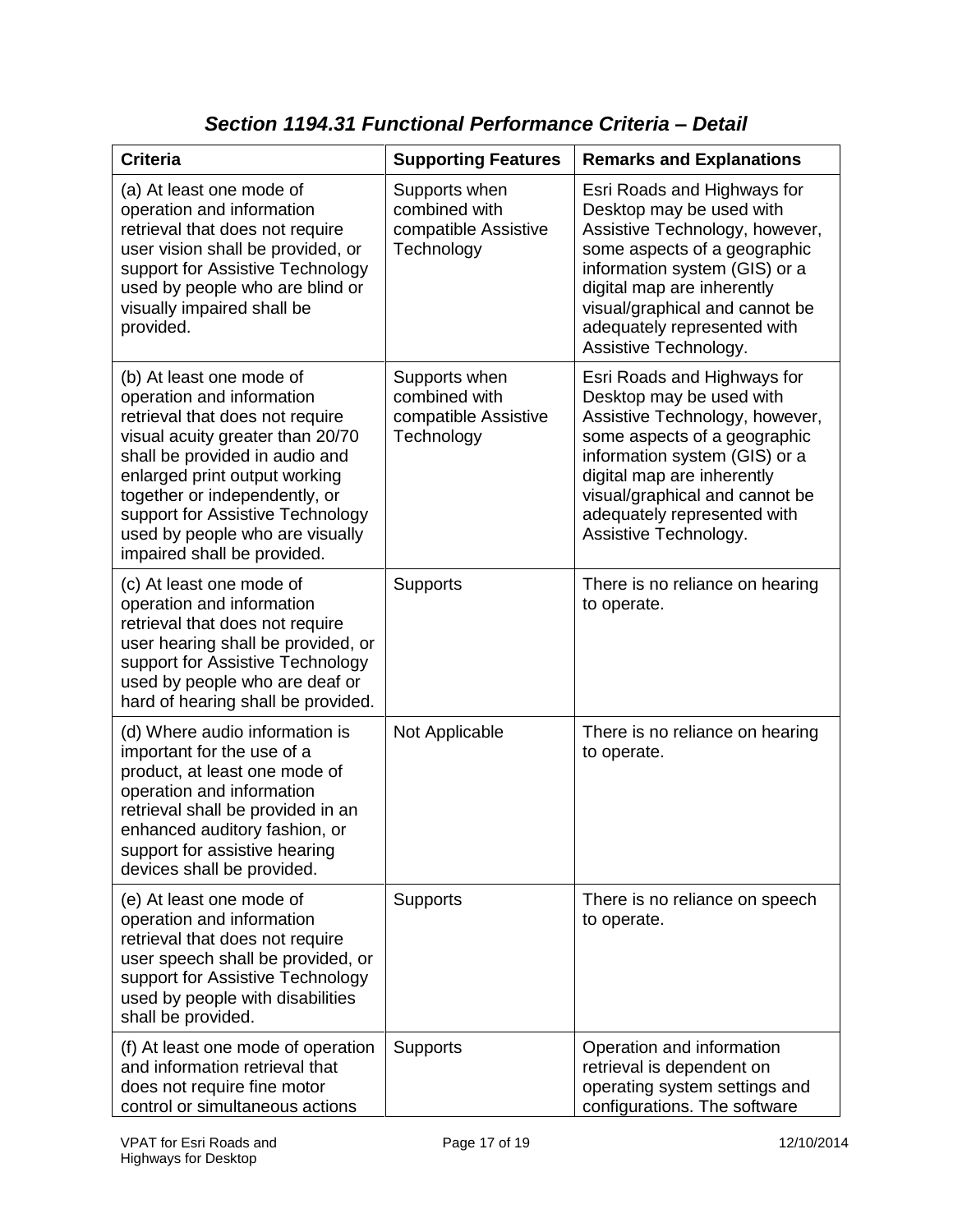| and that is operable with limited | supports operating systems and    |
|-----------------------------------|-----------------------------------|
| reach and strength shall be       | configurations designed to assist |
| provided.                         | users with accessibility.         |